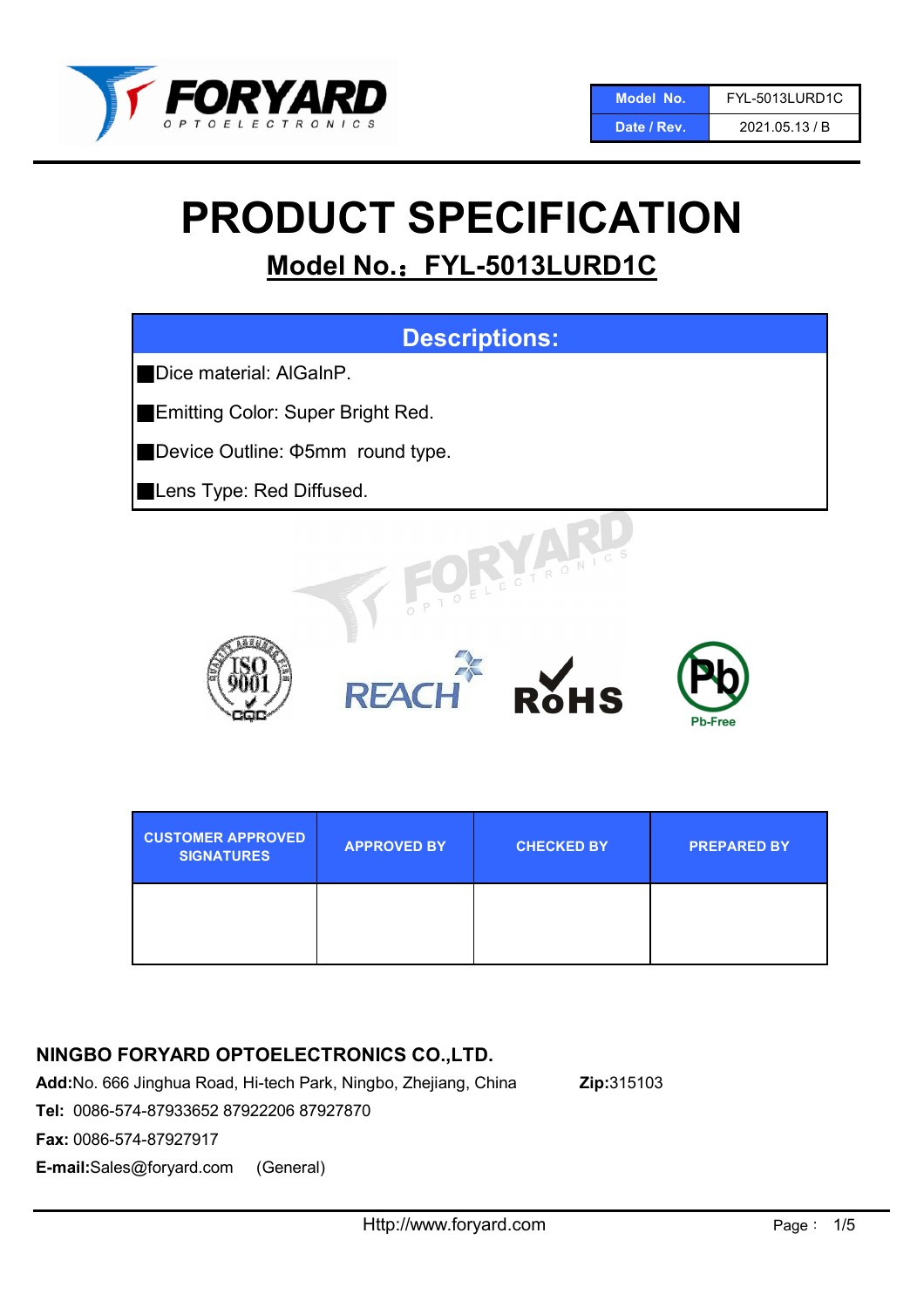

| 'Model No.  | FYL-5013LURD1C |
|-------------|----------------|
| Date / Rev. | 2021.05.13 / B |

#### ■ Features

- 1.Low power consumption.
- 2.High efficiency.
- 3.General purpose leads.
- 4.High intensity.
- 5.RoHs compliant.
- Package configuration



#### Notes:

- 1. All dimensions are millimeters (inches)
- 2. Tolerance is ±0.25mm(.010") unless otherwise noted.
- 3. The specifications, characteristics and technical data described in the datasheet are subject to change without prior notice.
- 4.The drawing is different from the actual one, please refer to the sample.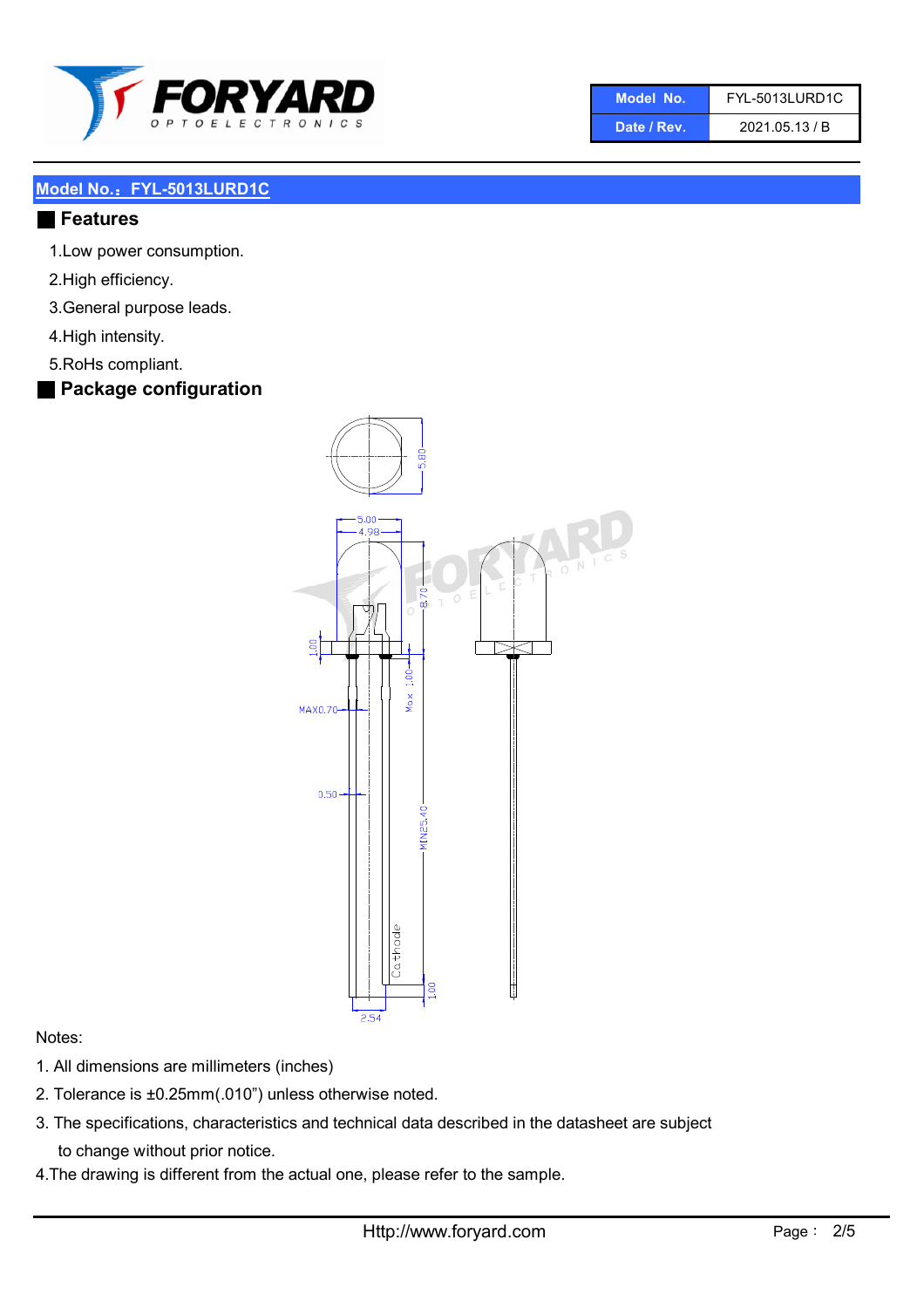

| Model No.   | FYL-5013LURD1C |
|-------------|----------------|
| Date / Rev. | 2021.05.13 / B |

## ■ Absolute Maximun Ratings(Ta=25°C)

| Parameter                                                 | MAX.                                | Unit |
|-----------------------------------------------------------|-------------------------------------|------|
| <b>Power Dissipation</b>                                  | 75                                  | mW   |
| Peak Forward Current (1/10 Duty Cycle, 0.1ms Pulse Width) | 100                                 | mA   |
| <b>Continuous Forward Current</b>                         | 30                                  | mA   |
| Derating Linear From 50°C                                 | 0.4                                 | mA/C |
| Reverse Voltage                                           | 5                                   | V    |
| <b>Operating Temperature Range</b>                        | $-40^{\circ}$ C to $+85^{\circ}$ C  |      |
| Storage Temperature Range                                 | $-40^{\circ}$ C to $+100^{\circ}$ C |      |
| Lead Soldering Temperature[4mm(.157") From Body]          | 260℃ for 5 Seconds                  |      |

### ■ Typical Electrical &Optical Charcteristics(Ta=25°C)

| Parameter                       | Symbol                  | Min.  | Typ.            | Max.                                  | <b>Unit</b> | <b>Test Condition</b> |
|---------------------------------|-------------------------|-------|-----------------|---------------------------------------|-------------|-----------------------|
| Luminous Intensity              | I <sub>V</sub>          | 1000  | 1800            | 3000                                  | mcd         |                       |
| <b>Viewing Angle</b>            | $2\theta_{1/2}$         |       | 30 <sup>°</sup> | $---$                                 | Deg         |                       |
| <b>Peak Emission Wavelength</b> | λp                      | ---   | 630             | $- -$                                 | nm          | $IF = 20mA$           |
| <b>Dominant Wavelength</b>      | λd                      | 618   | 624             | 630                                   | nm          |                       |
| <b>Spectral Line Half-Width</b> | $\triangle \lambda$     | $---$ | 20              | $\hspace{0.05cm}$ – $\hspace{0.05cm}$ | nm          |                       |
| <b>Forward Voltage</b>          | $\mathsf{V}_\mathsf{F}$ | 1.8   | 2.1             | 2.4                                   | v           |                       |
| <b>Reverse Current</b>          | <sup>I</sup> R          | ---   |                 | 10                                    | μA          | VR=5V                 |

#### Note:

1.Luminous Intensity is based on the Foryard standards.

2.Pay attention about static for InGaN

■ Luminous Intensity Guide (Unit: mcd) @IF=20mA

| Code                     | N16       | N <sub>17</sub> | N18       | N <sub>19</sub> |
|--------------------------|-----------|-----------------|-----------|-----------------|
| /Luminous Intensity(mcd) | 1000~1380 | 1380~1800       | 1800~2300 | 2300~3000       |

Tolerance of measurement of luminous intensity is ±15%

■ Dominate Wavelength Guide (Unit: nm) @IF=20mA

| iode                    | R1      | R <sub>2</sub> | R3      | R4      |
|-------------------------|---------|----------------|---------|---------|
| Dominate Wavelength(nm) | 618~621 | $621 - 624$    | 624~627 | 627~630 |

Tolerance for each Dominate Wavelength bin is ±1nm

■ Forward Voltage Guide (Unit: V) @IF=20mA

| Code               | V2a         | V2b | V3a | V3b | V4a | V4b                                                         |
|--------------------|-------------|-----|-----|-----|-----|-------------------------------------------------------------|
| Forward Voltage(V) | $1.8 - 1.9$ |     |     |     |     | $1.9 - 2.0$ 2.0 $- 2.1$ 2.1 $- 2.2$ 2.2 $- 2.3$ 2.3 $- 2.4$ |

Tolerance of measurement of forward voltage is ±0.1V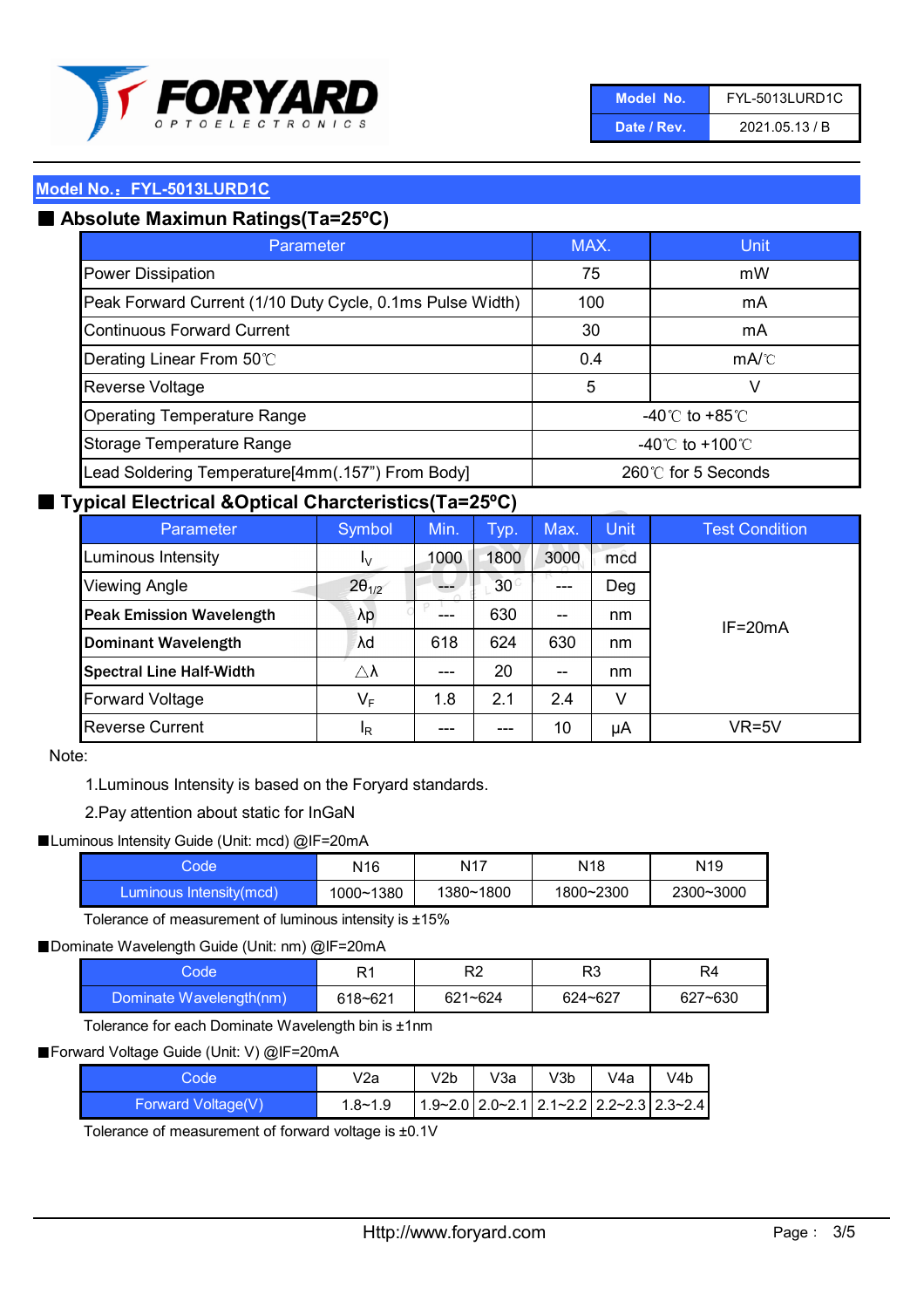

| Model No.   | <b>FYL-5013LURD1C</b> |
|-------------|-----------------------|
| Date / Rev. | 2021.05.13 / B        |

## ■ Typical Eletrical/Optical Characteristics Curves(Ta=25°C Unless Otherwise Noted)